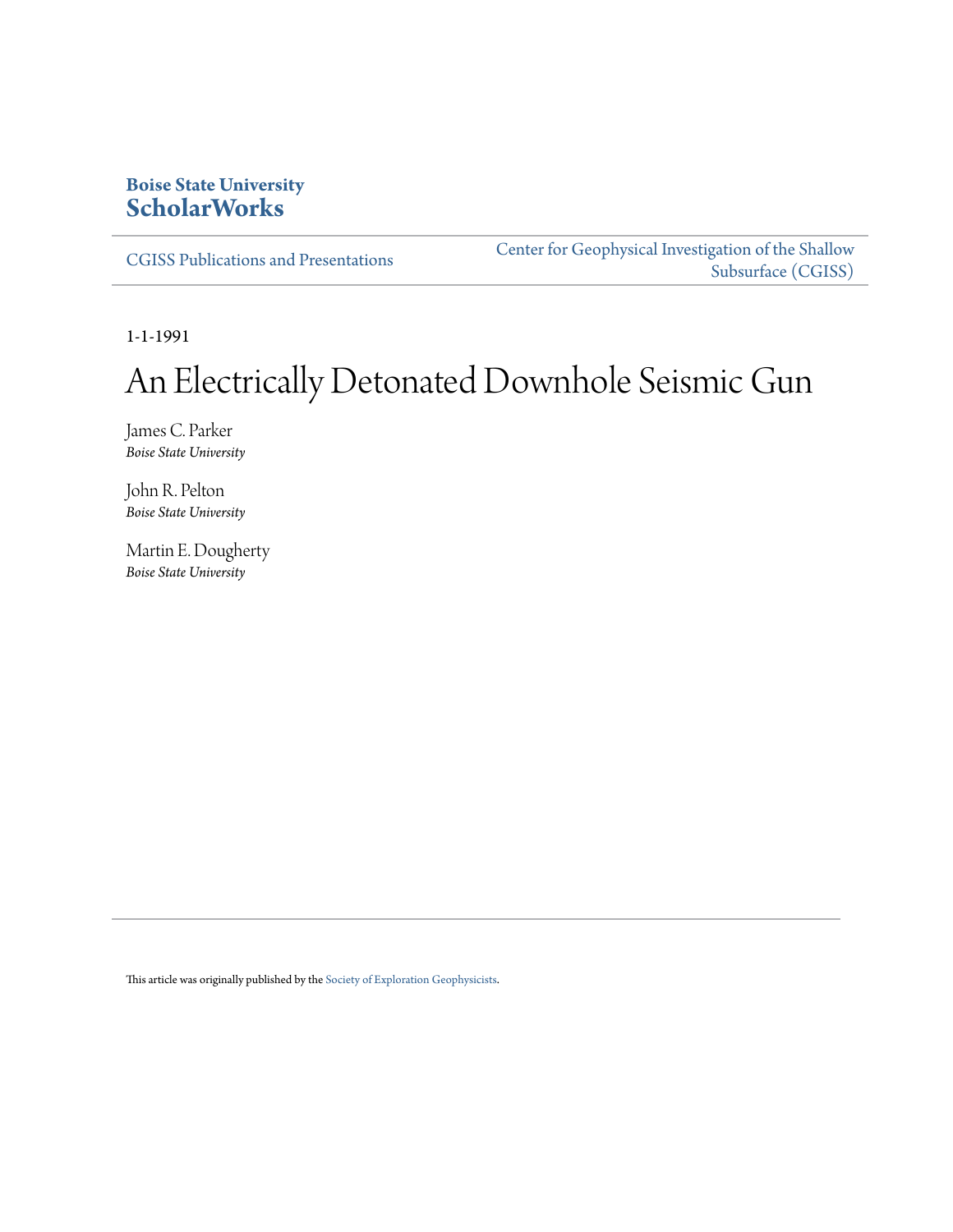NOTICE THIS MATERIAL MAY BE PROTECTED BY COPYRIGHT LAW (TITLE 17 U.S. CODE).

# **An Electrically Detonated Downhole Seismic Gun**

*J.* C *Parker* **Jr..,** *J. R. Pelton, and M E. Dougherty, Center for Geophysical Investigation of the Shallow Subsurface, Boise State Univ.* 

# **SUMMARY**

An electrically detonated downhole seismic gun (EDG) that will fire blank 8-gauge shells underwater has been constructed and tested to 80 m depth (hydrostatic pressures of 130 psi or 8.9  $x$  10<sup>5</sup> Pa). Although other engineering seismic guns which fire blank or projectile sources are available, they are for near-surface shots and are not meant to be used for downhole seismic surveys in water-filled boreholes. The EDG was designed primarily for checkshot surveys (well travel-time surveys) and high-quality reflection/refraction tests, but potential applications include shallow vertical seismic profiling and borehole to borehole or borehole to surface tomography, as well as optimum offset and common midpoint seismic reflection surveys.

The EDG consists of four steel subassemblies: (1) chamber; (2) breech; (3) pipe; and (4) hanger. A blank 8-gauge electrical shell is held by the chamber and is detonated by an electrode located inside the breech. O-ring seals prevent water from entering the breech and causing short circuits. The breech is screwed into a pipe which is also fitted with o-ring seals to keep the internal wiring dry. A hanger subassembly provides a convenient attaching point for the hoist cable. Arming of the EDG with an explosives blaster occurs only after lowering to operating depth. The EDG has been tested with various size black powder loads up to 750 grains.

Frequency bandwidth and repeatability tests were carried out under saturated conditions in a fluvial and lacustrine sedimentary section. These preliminary tests show significant frequency content in the 25-200 Hz band (peak near 100 Hz) for reflections from depths of 150-300 m, and acceptable waveform repeatability for different shot records obtained with identical geometry and acquisition parameters.

#### **INTRODUCTION**

High-resolution seismic reflection imaging of the shallow subsurface (target depths of 5-300 m) has become an important tool in engineering, environmental, and groundwater geophysics; see Hunter et al. (1984), Knapp and Steeples (1986a;b), and Steeples and Miller (1990) for a description of the methodology and its applications. A variety of sources have been proposed for shallow seismic work (Miller et aI., 1986), but seismic guns firing projectiles or blanks (e.g., Pullan and MacAulay, 1987; Seeber and Steeples, 1986) are perhaps the most commonly used explosive sources. Seismic guns are fired within augered holes at depths of 1 m or less for routine data acquisition, and are consequently not designed to operate underwater at significant hydrostatic pressure. We describe here an electrical1y detonated downhole seismic gun (EDG) that is designed for use at water depths up to 100 m (hydrostatic pressures of 160 psi or  $1.1 \times 10^6$ Pa). The EDG may be used for optimum offset or common midpoint (CMP) reflection data acquisition, but it was developed primarily to be a source for checkshot surveys (well travel-time surveys) and high-quality reflection/refraction tests. In the latter

two applications the EDG is placed in a borehole that is deep enough to reach below the water table to provide improved source coupling, while receivers are deployed either within an adjacent deeper borehole (check shot survey) or at the surface (reflection/refraction test). Other potential applications include shallow vertical seismic profiling (VSP) and shallow borehole to surface or borehole to borehole seismic tomography.

#### **DESIGN AND ASSEMBLY**

Design of the EDG took into account several requirements: (1) the gun must be functional at water depths up to 100 m; (2) it must be capable of using a variety of 8-gauge source energies; (3) reloading must involve only a simple shell change with no need to dry the detonation circuitry; (4) the gun must accurately and precisely trigger a seismograph; (5) it must be easy and safe to use with standard precautions. Early tests using mechanical and electromechanical designs suggested that an electrical gun with no moving parts best met the above requirements. Based on this suggestion, the EDG was designed around four subassemblies: (1) chamber, (2) breech, (3) pipe, and (4) hanger; see Figures 3 and 4. Straight threads were used throughout so that mating parts could be compressed and not simply locked together. Pipe threads were not acceptable since they are designed for 125 psi, less than the anticipated pressures that the gun would encounter. Assembled, the EDG is approximately 2 m long and weighs 55 pounds.

#### **Chamber**

The basic source is an 8-gauge (21mm) industrial blank shell with an electrical primer. Standard 8-gauge hulls will hold a maximum of 300 grains of black powder, or a comparable amount of Pyrodex powder. The chamber was made to accommodate a standard 8-gauge hull and was constructed from a high strength steel alloy. Overall length of the chamber is the same as the un-trimmed hull of the shell so that the chamber can be placed in mud with no barrel to plug, thereby avoiding a dangerous situation.

A second chamber was constructed to hold 8-gauge shells loaded with more than 300 grains. To prepare a load over 300 grains, the hull is removed and a sleeve is placed over the brass rim. The resulting oversized shell can be made to hold any size load by simply adjusting the length of the sleeve. An alternate method of constructing 8-gauge shells to hold more than 300 grains is to insert a piece of 1/2-inch thin-walled PVC-tubing into the shell hull. The PVC-tubing is glued inside the hull; tubing length is determined by the size of load. Both methods of preparing 8-gauge loads greater than 300 grains are commercially available up to a maximum load of 500 grains.

A rupture seal-holder was made from cold rolled steel and is threaded onto the chamber with 1-3/4 x 8 thread. This sealholder holds a piece of 1/16-inch to 1/4-inch thick rubber or neoprene seal material against the chamber end. The seal ruptures when the shell is detonated. A rupture seal is needed for water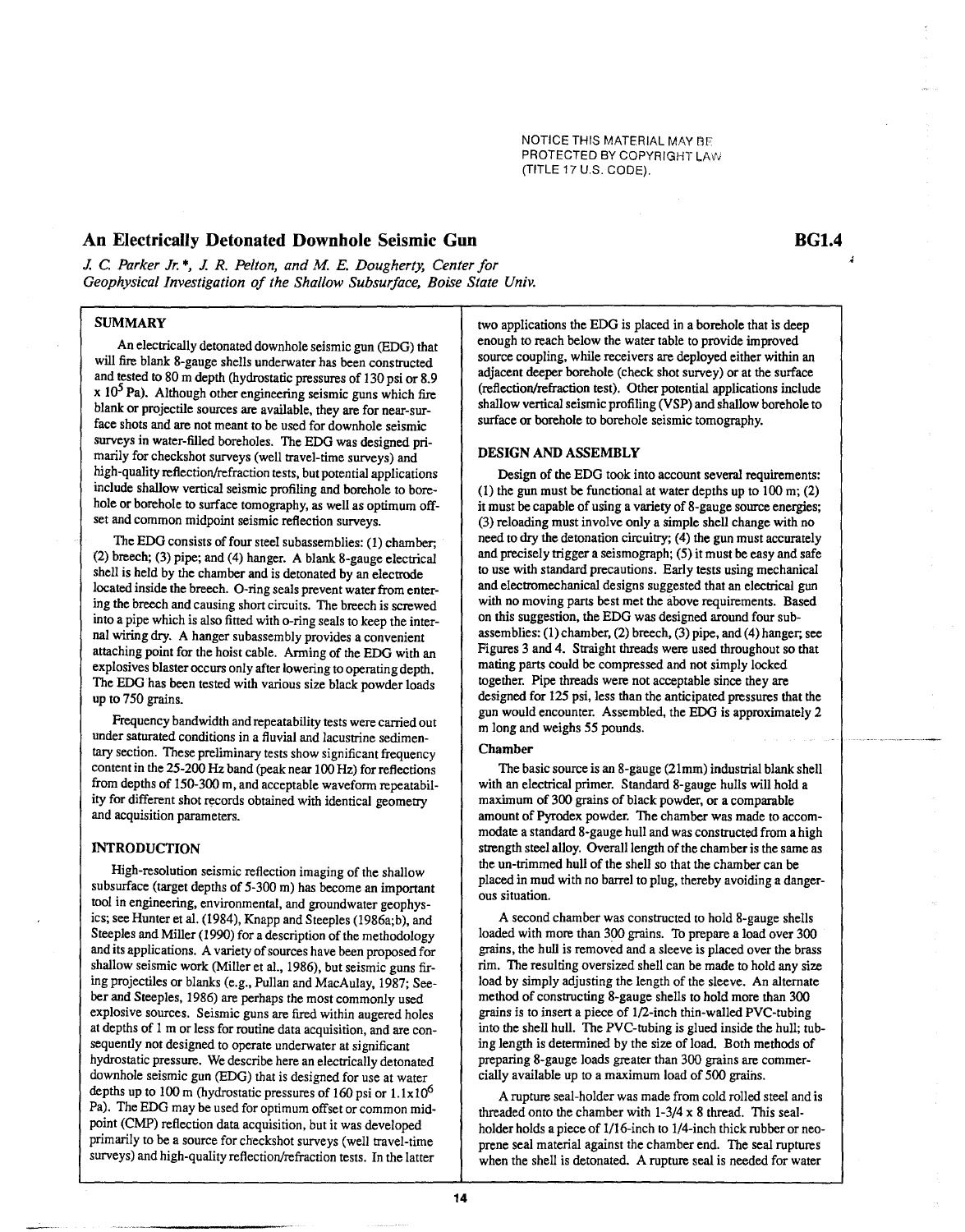depths greater than approximately 8 m to prevent waler from entering the 8-gauge shell before firing and wetting the powder, preventing ignition.

#### Breech

The breech was designed to hold and protect the firing electrode. It was made from cold rolled round steel, cut down to the same diameter as 2-inch schedule-160 pipe, and fitted with two o-ring seals. The first o-ring seal, between the breech and the main pipe, is designed to prevent water from entering the gun and shorting the firing circuit. Seating of the o-ring is accomplished by threading the parts together. The thread design between the breech and pipe is 1-7/8 x 8.

A second o-ring seal was placed on top of a threaded boss (threads 1-1/8 x 12) between the breech and the chamber. This o-ring prevents water from covering the back of the shell which could also short the firing circuit. The boss thread design allows use of a separate expendable polystyrene capsule which can be threaded onto the breech. These commercially available capsules can hold shells with loads up to 500 grains. In this case, no chamber is used and the capsule is destroyed upon detonation.

Housed inside the breech is a commercially available firing electrode made from 303 stainless steel. The electrode is fitted with an o-ring seal which will withstand 14,OOOm of water depth (20,000 psi or  $1.4x10^8$  Pa); this far exceeds the EDG's specifications with respect to hydrostatic pressure. Stainless steel was more desirable than plated brass as the electrode must withstand the force of detonation. The electrode is attached to the wiring in the EDG with a neoprene boot. The stainless steel firing pin was covered with shrink-tubing and surrounded by nylon bushings to insulate it from the breech. Nylon bushings were needed to insulate an area as large as the primer on the shell. To prevent recoiling of the gun from driving the nylon bushings into the breech (or electrode), the breech was machined with a shoulder stop. Although the grounding circuit could have been attached anywhere along the EDG, it was attached to the breech.

#### Pipe

÷

The pipe was designed to protect the internal wiring, give the gun weight to reduce recoiling, and allow straight threads to be used in the construction of the gun. The material chosen for the pipe was 2-inch schedule-160 black pipe at a length of 1.5 m. This black pipe has extra thick walls (approximately 3/8 inch, 0.9 cm) which allow the large  $1-7/8 \times 8$  threads to be used. The 1.5 m length of the gun was determined by the well in which it was first used. The well was uncased for the last 1.2 m, and the authors did not want to risk catching the EDG under the edge of the casing.

One end of the pipe was chamfered (the hanger end) to allow an end plug to be welded to the pipe. The end plug, formed from 2-1/2 inch cold rolled round steel, was cut down to match the diameter of the pipe. The end plug has 1-7/8 x 8 external threads to allow the hanger to be attached to the gun. Welding the end plug to the pipe was accomplished with a deep V-bead.

A commercially available bulkhead connector is threaded into the end plug. The o-ring seal and mating cable for this connector will withstand 14,000 m of water depth (20,000 psi or  $1.4x10^8$  Pa), which again far exceeds the actual need with respect to hydrostatic pressure. Wires soldered to pig-tails of the

bulkhead connector completed the circuit to the breech end of the gun. The soldered junction was covered with shrink tubing for protection.

#### Hanger

The hanger encloses the blasting line electrical connector and provides a secure connection for the hoist cable. It was constructed of a 20-cm length of 2-inch schedule-160 black pipe which was screwed to the EDG. To prevent this connection from separating in the well it was setscrew-locked to the end plug. At the top of the hanger a clevis pin is used to attach l/4-inch aircraft steel cable with tensile strength of 6,200 N (1,400 Ibs) for hoisting.

#### **TESTING**

Testing of the EDG was accomplished in three stages. The first stage test placed the loaded gun under 1.5 m of water for approximately 3/4-hour before detonation. After detonation, the shell and breech were examined for signs of water entering the breech or chamber areas. Second stage tests fired the gun under 10 m of water in a 6-inch well. The third stage test fired the gun under 80 m of water (approximately 130 psi or  $8.9 \times 10^5$  Pa) in an aquifer test well, which was at the limit of the hoist cable length. In all tests the gun seals functioned properly and the EDG performed as desired. Although the gun has been test fired at 80 m, it is expected to work at greater depths. The lowest rated seal is the rupture seal which is anticipated to work at a depth of at least 100 m\_

#### DISCUSSION

The EDG allows for repeat shots by changing the shell and rupture seal (if needed). The breech does not need to be disassembled and dried between shots. There is no need for a droprod, and an explosives blaster performs the arming, detonation, and timing signal coordination with the seismograph. Operation of the EDG is simple but requires the usual safety precautions for working with seismic guns and electrically detonated explosives.

Frequency bandwidth and repeatability characteristics of the EDG were measured at a site in the Boise River valley in southwest Idaho. The upper few hundred meters of the geologic section at the site are composed of fluvial and lacustrine sediments with the water table at a depth of 4 meters. Several fixed-source noise tests were conducted with the EDG deployed in a steelcased well and the chamber positioned in saturated conditions at the well bottom (15 m depth). Geophones (100 Hz) were deployed in a profile at the surface. Analog acquisition filters were set for a bandpass of 100-2000 Hz with 12 dB/octave rolloff on the low end. The average amplitude spectrum for near vertical-incidence reflections from depths of 150-300 m is shown in Figure 1; the spectrum is peaked near 100 Hz with a 3 octave bandwidth (25-200 Hz) measured at 10% relative amplitude. Figure 2 provides a visual comparison of three trace pairs recorded by two different shots with all other acquisition parameters held constant; the traces within each pair show consistent waveforms (except at later times where the *SIN* ratio deteriorates) indicating that the EDG prov ides acceptable repeatability. Future plans include a similar test to measure the bandwidth of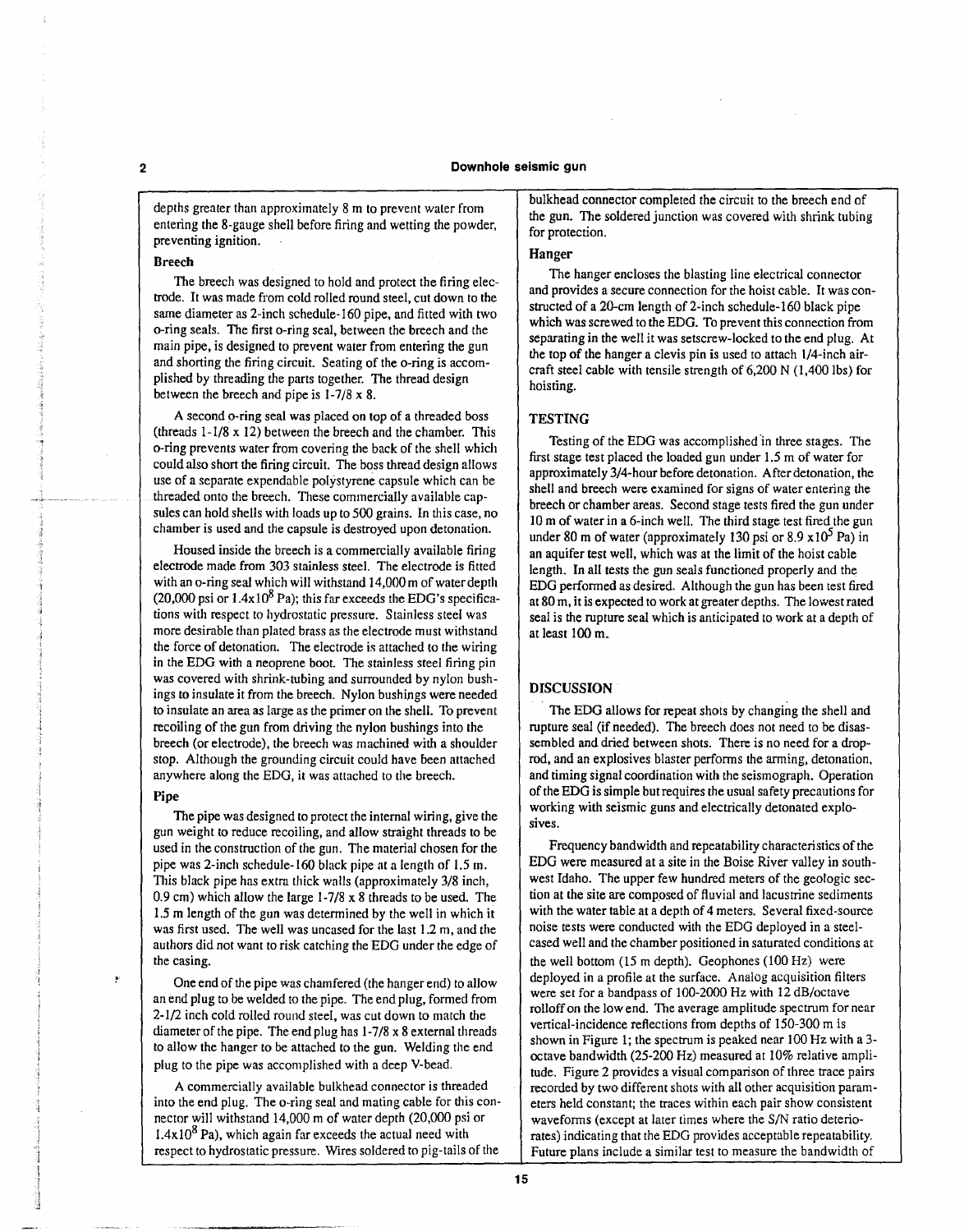more shallow reflections (less than 30 m depth) generated by the EDG.

The primary advantages of the EDG are that it is relatively inexpensive to build (\$250 for materials, cables extra) and can be used in a variety of surface or borehole seismic experiments requiring an impulsive source of easily adjustable energy output. However, experiments which require many repeated shots in a deep borehole may. be impractical with the EDG because of the need to raise it to the surface between shots for reloading. No experiments have been carried out to investigate the EDG's potential to inflict damage to a permanent borehole.

#### ACKNOWLEDGMENTS

This research was supported by an Idaho State Board of Education Economic Development Research Grant, and by a faculty research grant from Boise State University. The authors wish to thank the following individuals for useful discussions throughout the project: John Ewing and Beecher Wooding from Woods Hole Oceanographic Institution, Phil Martin from Betsy Seisgun, John McDonald from BSU. Students and faculty of the Boise State University School of Vocational Technical Education made helpful suggestions and did the machining and welding for the gun. Rob Vincent, Chris Wantland, Mike Barquin, and Eric Amadi assisted in the field testing.

#### REFERENCES

- Hunter, J. A., Pullan, S. E., Bums, R. A., Gagne, R. M., and Good, R. L., 1984, Shallow seismic reflection mapping of the overburden-bedrock interface with the engineering seismograph--some simple techniques: Geophysics, 49, 1381-1385.
- Knapp, R. W., and Steeples, D. W., 1986a, High-resolution common-depth-point seismic reflection profiling: Instrumentation: Geophysics, 51, 276-282.
- Knapp, R. W., and Steeples, D. w., 1986b, High-resolution common-depth-point seismic reflection profiling: Field acquisition parameter design: Geophysics, 51, 283-294.
- Miller, R. D., Pullan, S. E., Waldner,]. *S.,* and Haeni, F. P., 1986, Field comparisons of shallow seismic sources: Geophysics, 51, 2067-2092.
- Pullan, S. E., and MacAulay, H. A., 1987, An in-hole shotgun source for engineering seismic surveys: Geophysics, 52, 985-996.
- Seeber, M. D. and Steeples, D. W., 1986, Seismic data obtained using .50-caliber machine gun as high-resolution seismic source: American Association of Petroleum Geologists Bulletin, 70, 970-976.
- Steeples, D. W. and Miller, R. D., 1990, Seismic reflection methods applied to engineering, environmental, and groundwater problems, *in* Ward, S. H., Ed., Geotechnical and environmental geophysics, Volume 1, Review and tutorial: Investigations in Geophysics 5, Society of Exploration Geophysicists, 1-30.



#### **Figure 1**

Amplitude spectrum of reflections from interfaces located between 150 to 300 meters below surface. This figure shows about 3 octaves of bandwidth (25-200 Hz.) at the 20 dB down points (10% relative amplitude).



### **Figure 2**

Side by side trace comparisons for three pairs of traces from two different shot files recorded with identical geometry. The traces within each pair are consistent copies of one another. The distances from the source for pairs 1,2, and 3 are 28.8 m, 30.0 m, and 31.3 m, respectively.